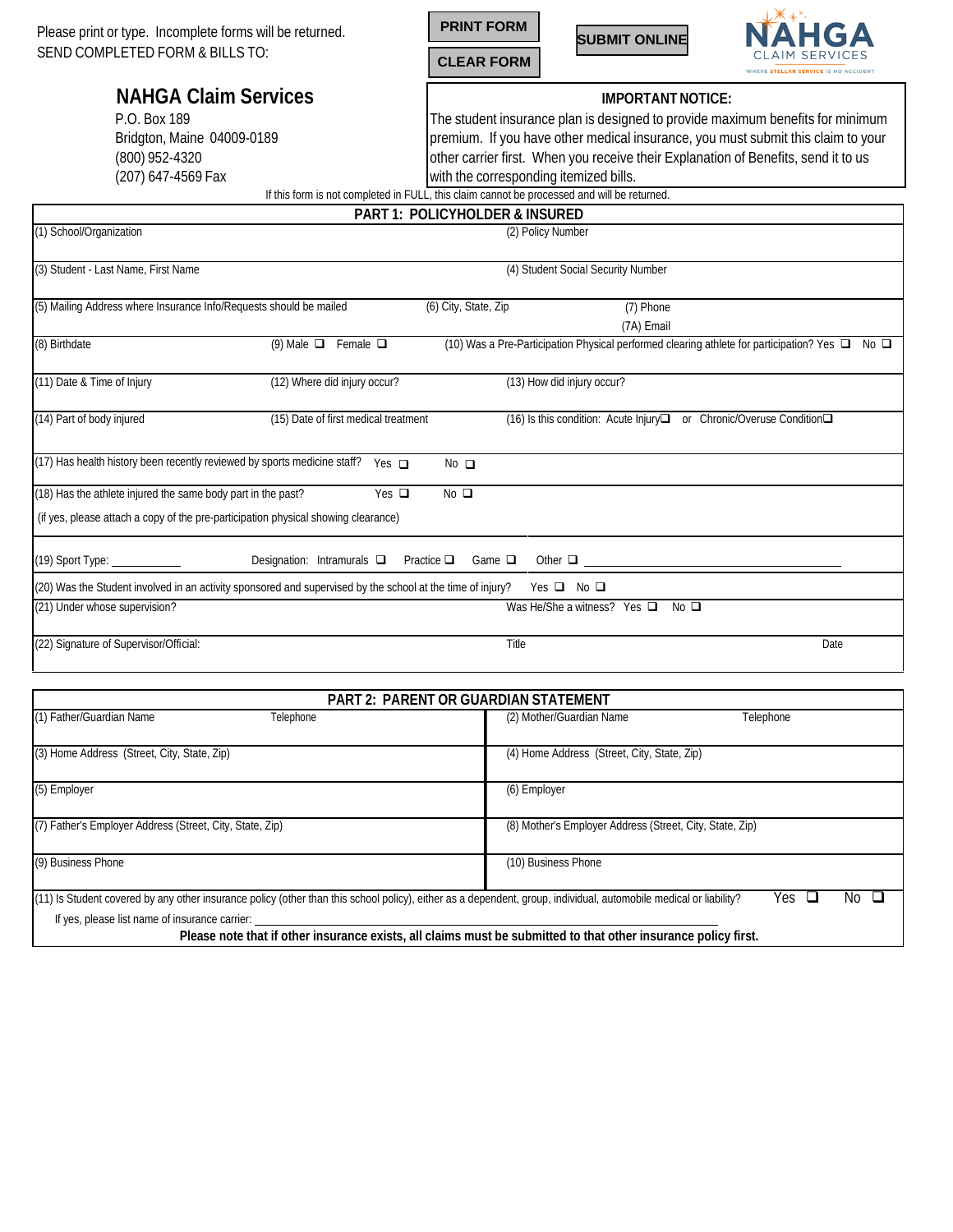## **PART 3: AUTHORIZATION**

PERSONAL INFORMATION NOTICE AND CONSENT: I understand that the information provided by me on this claim form and otherwise in respect of my claim, is required by the Insurance Company named above or its representatives (the "Insurer") to assess my entitlement to benefits, determine if coverage is in effect and co-coordinate coverage with other insurers. I consent to the collection, use, retention and disclosure of my personal information and that of my dependents, including any information collected in this claim form or otherwise obtained by the Insurer, its affiliates and any independent third parties for the purposes of administering, adjudicating, and/or servicing my claim as well as exchanging information with agents, brokers, third party administrators or any other independent third parties for the purposes of determining the status, outcome or resolving any issues in connection with my claim. I understand that my personal information and that of my dependents may be stored within or outside the United States for processing, storage, analysis, or disaster recovery, and under applicable law, may be subject to disclosure to domestic or foreign governments, courts, law enforcement or regulatory agencies. I understand that I may revoke my consent at any time in writing and acknowledge that should I do so, my claim may not be adjudicated. In cases of suspected fraud concerning this claim, I agree that the Insurer may investigate and share information with regulatory bodies, government or police agencies, other insurers, healthcare professionals, the group policyholder or my employer, if applicable.

I, the undersigned authorize any hospital or other medical-care institution, physician or other medical professional, pharmacy, insurance support organization, governmental agency, group policyholder, insurance company or reinsurance company, workers compensation board or similar plan or organization, association or institution, employer or benefit plan administrator to furnish to the Insurance Company named above or its representatives, any and all information with respect to any injury or sickness suffered by, the medical history of, or any consultation, prescription or treatment provided to, the person whose death, injury, sickness or loss is the basis of claim and copies of all of that person's hospital or medical records, including information relating to mental illness and use of drugs and alcohol, to determine eligibility for benefit payments under the Policy Number identified above. I authorize the group policyholder, employer or benefit plan administrator to provide the Insurance Company named above with financial and employment-related information. I understand that this authorization is valid for a period of two (2) years from the date hereof, and that a copy of this authorization shall be considered as valid as the original. I understand that I or my authorized representative may request a copy of this authorization.

NEW YORK FRAUD STATEMENT: ANY PERSON WHO KNOWINGLY AND WITH INTENT TO DEFRAUD ANY INSURANCE COMPANY OR OTHER PERSON FILES AN APPLICATION FOR INSURANCE OR STATEMENT OF CLAIM CONTAINING ANY MATERIALLY FALSE INFORMATION, OR CONCEALS FOR THE PURPOSE OF MISLEADING, INFORMATION CONCERNING ANY FACT MATERIAL THERETO, COMMITS A FRAUDULENT INSURANCE ACT, WHICH IS A CRIME, AND SHALL ALSO BE SUBJECT TO A CIVIL PENALTY NOT TO EXCEED FIVE THOUSAND DOLLARS AND THE STATED VALUE OF THE CLAIM FOR EACH SUCH VIOLATION

**X**

Signature of Student or Authorized Person

AUTHORIZATION TO PAY BENEFITS TO PROVIDER: I hereby authorize payment directly to the Provider of service for medical benefits, if any, otherwise payable to me for services rendered but not to exceed the reasonable and customary charge for those services.

**X**

Signature of Student or Authorized Person Date

*Note: If you do not sign the authorization to pay benefits to the provider and would like payment made directly to you, you MUST submit paid receipts for each bill. V.03.16*

Date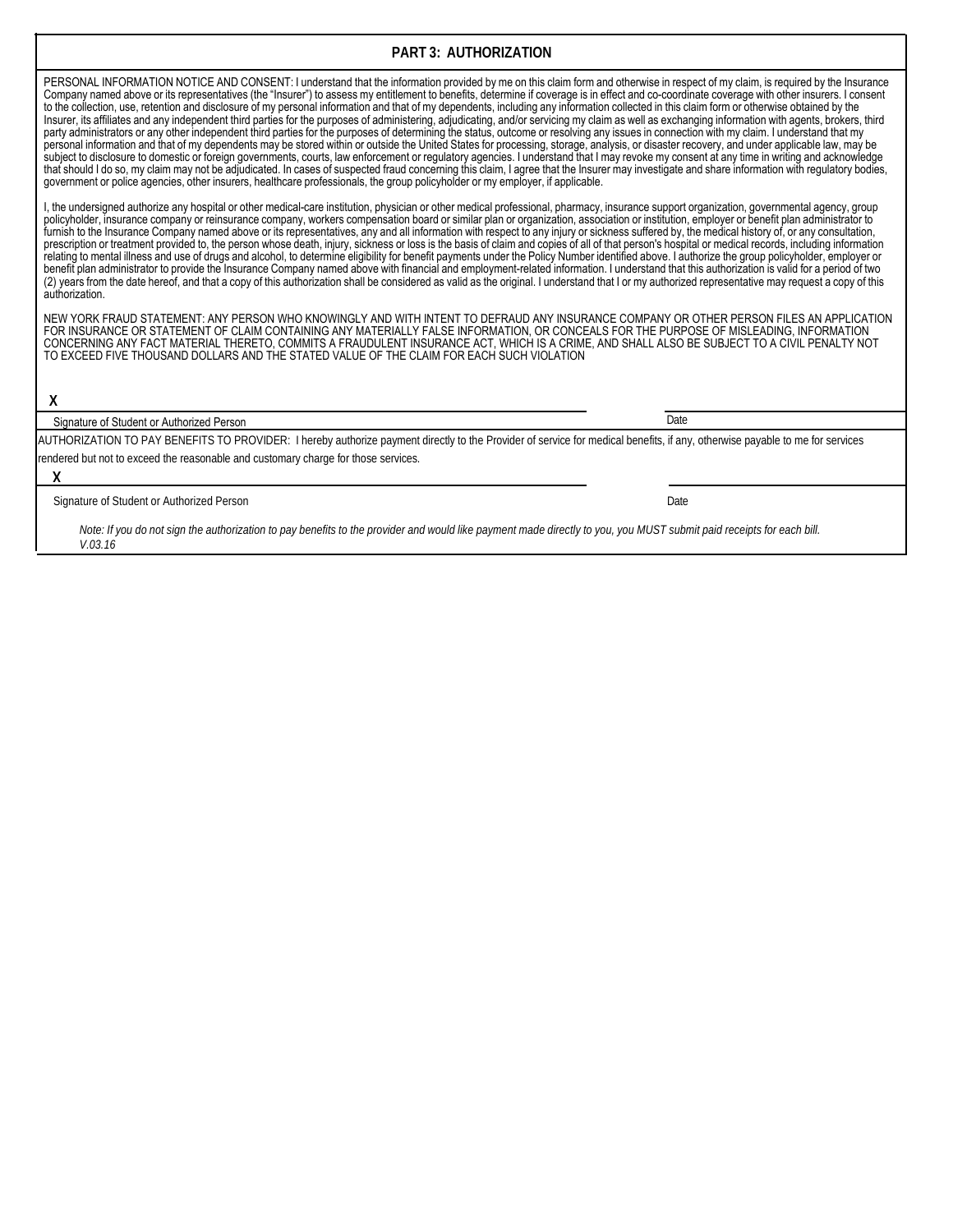*Dear Insured: Insurance is underwritten by Pan-American Insurance Company of the State of New Orleans. Below is a listing of the fraud language that your State Department of Insurance requires us to give to you. Please first locate your state of residence and then read the fraud language that pertains to your state. Thank you.*

| Connecticut     |  |
|-----------------|--|
| Georgia         |  |
| Hawaii          |  |
| lowa            |  |
| <b>Illinois</b> |  |

Massachusetts Michigan Missouri **Mississippi** Montana

Nebraska North Carolina North Dakota Nevada South Carolina

South Dakota Utah Vermont Wisconsin Wyoming

**Generic Fraud Warning (to be used for above states only)** Any person who knowingly presents a false or fraudulent claim for payment of a loss or benefit or knowingly presents false information in an application for insurance is guilty of a crime and may be subject to fines and confinement in prison.

**Alabama –** Any person who knowingly presents a false or fraudulent claim for payment of a loss or benefit or who knowingly presents false information in an application for insurance is guilty of a crime and may be subject to restitution, fines, or confinement in prison, or any combination thereof.

**Alaska –** A person who knowingly and with intent to injure, defraud, or deceive an insurance company files a claim containing false, incomplete, or misleading information may be prosecuted under state law.

**Arizona -** For your protection Arizona law requires the following statement to appear on this form. Any person who knowingly presents a false or fraudulent claim for payment of a loss is subject to criminal and civil penalties.

**Arkansas, Louisiana, Rhode Island and West Virginia –** Any person who knowingly presents a false or fraudulent claim for payment of a loss or benefit or knowingly presents false information in an application for insurance is guilty of a crime and may be subject to fines and confinement in prison.

**California –** For your protection California law requires the following to appear on this form: Any person who knowingly presents false or fraudulent claim for the payment of a loss is guilty of a crime and may be subject to fines and confinement in state prison.

**Colorado – It is unlawful to knowingly provide false, incomplete, or misleading facts or information to an insurance company for the purpose of defrauding or attempting to defraud the company. Penalties may include imprisonment, fines, denial of insurance and civil damages. Any insurance company or agent of an insurance company who knowingly provides false, incomplete, or misleading facts or information to a policyholder or claimant for the purpose of defrauding or attempting to defraud the policyholder or claimant with regard to a settlement or award payable from insurance proceeds shall be reported to the Colorado division of insurance within the department of regulatory agencies.**

**Delaware –** Any person who knowingly, and with intent to injure, defraud or deceive any insurer, files a statement of claim containing any false, incomplete, or misleading information is guilty of a felony.

**District of Columbia –** WARNING: It is a crime to provide false or misleading information to an insurer for the purpose of defrauding the insurer or any other person. Penalties include imprisonment and/or fines. In addition, an insurer may deny insurance benefits if false information materially related to a claim was provided by the applicant.

**Florida –** Any person who knowingly and with intent to injure, defraud or deceive any insurance company files a statement of claim or an application containing any false, incomplete, or misleading information is guilty of a felony of the third degree.

**Idaho –** Any person who knowingly, and with intent to defraud or deceive any insurance company, files a statement containing any false, incomplete, or misleading information is guilty of a felony.

**Indiana –** A person who knowingly and with intent to defraud an insurer files a statement of claim containing any false, incomplete, or misleading information commits a felony.